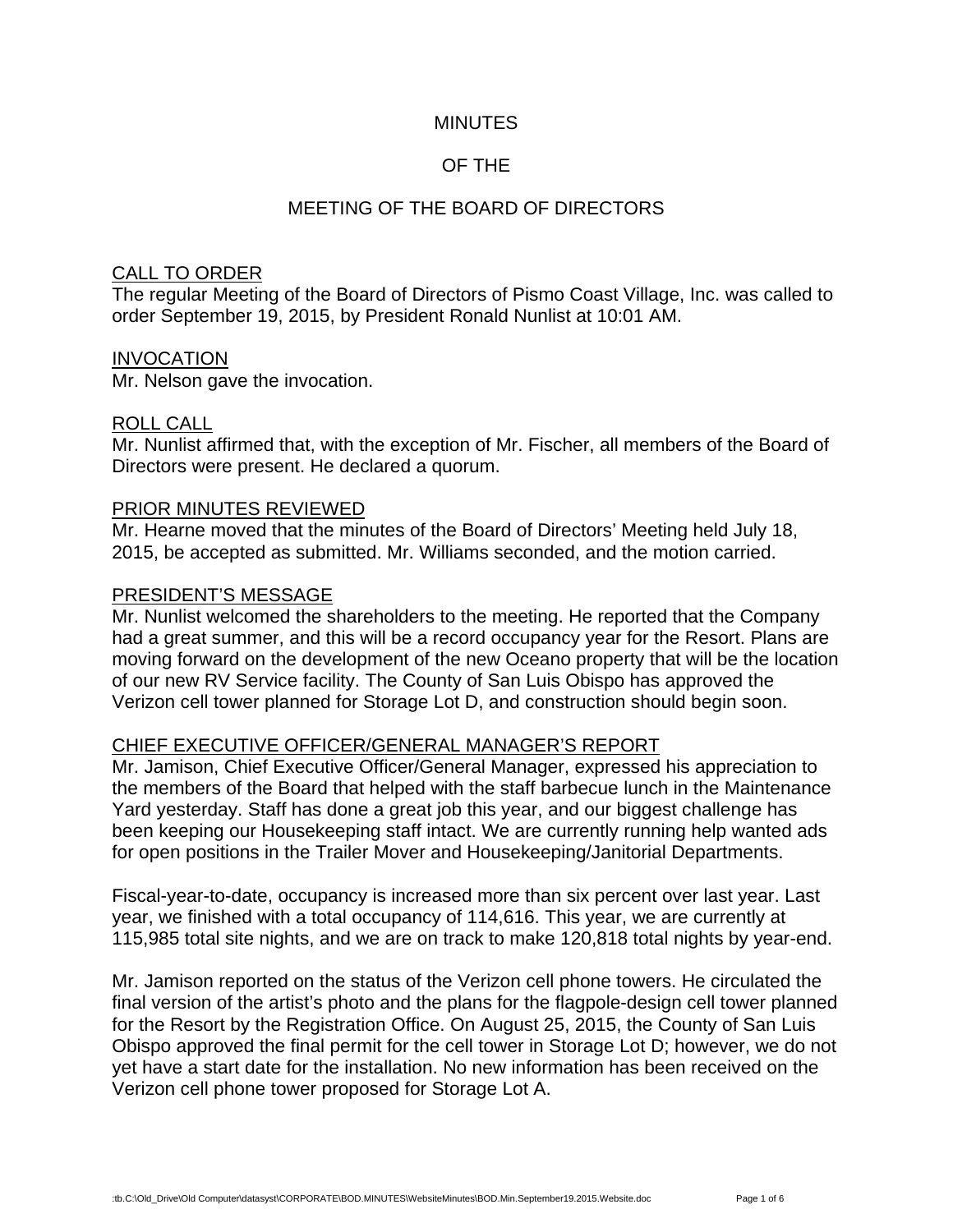He expressed his appreciation to everyone for their efforts to reduce water usage in the resort. We have installed new showerheads and eight waterless urinals in the restrooms, added extra signage promoting water conservation, and reduced the watering of our landscaping. We have also complied with the City of Pismo Beach's new requirement that we install low-flow aerators on all of our faucets.

Mr. Jamison reported on the status of the installation of fiber optics for our W-Fi system. The fiber optics has been put in, however, it has not yet been hooked up. When the AT&T technician was here on September  $8<sup>th</sup>$  to test and start up the system, it was discovered that we had been sent the wrong cable. The correct cable has been ordered, and once it is received, we will go through the test and startup process. He circulated a map of the tower and antenna set-up plan for the Wi-Fi system. Towers for the antennas are currently being installed. Once the Wi-Fi system is hooked up, he expects that the north side will be live within two weeks.

He reviewed the status of the easement for the City of Pismo Beach's new sewer lift station in A-Lot. Following our request for compensation for the easement, the City had an appraisal done, and the A-Lot property appraised at \$2,250,000. Based on the 1,879 square footage of the easement, the City determined that the value of the easement property is \$28,132. Depending on whether the Board approves or rejects the \$28,132 easement value, this will determine whether we move forward with the project. The City is looking to start this project after January 1, 2016.

Mr. Jamison gave an update on the Oceano Community Services District's drainage project, which is planned for Storage Lot B, the property that we lease from San Luis Obispo County. This project will also impact E-Lot. We will have to move storage units out of the way during the trenching process and installation of the drain. They will also need to pour a fifteen-foot wide swale to handle the water for drainage. Mr. Jamison met with their representatives three weeks ago, and they said that they would like to grade both B and E Lots to get the water to flow properly across the property. When that is done, we will have to move each of the 650 units off of the property. This will have a significant impact on our Trailer Movers and will create a huge demand on their time. The representatives did say that the movement could be done in phases. Mr. Jamison is proposing that we use our vacant property, Storage Lot Z, for temporary storage while we are moving units back and forth from the lots. Doing this would require that we bring in temporary fence for Z-Lot or hire a security service to monitor the location. On a positive note, the representatives shared that there is a very good possibility that we will have some federal funds to help with the displacement process and the costs. We are now preparing an estimate of what it will cost us per unit in time, travel, etc. This project is being planned for 2017.

He reviewed the status of the new RV Service facility in Oceano. We are moving forward with the road abandonment, which is critical because we need to have the extra sixty feet of width along the southwest border of the property. This process is progressing well, and the final step will be obtaining the approval of the County Board of Supervisors. He is hoping that this can be completed by the end of 2015.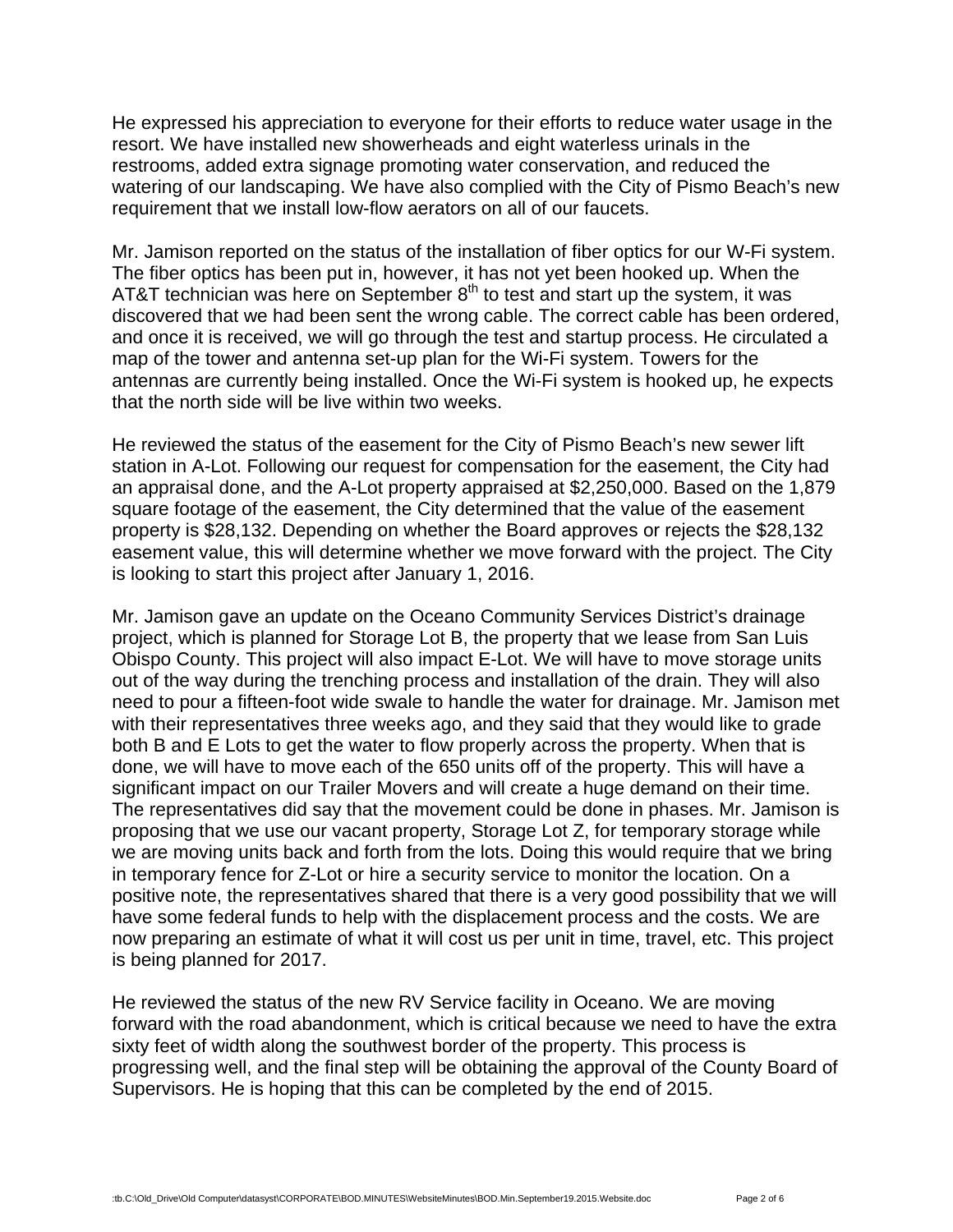Mr. Jamison shared some of the things that we are doing to prepare for this winter's projected El Nino. He met with the City of Pismo Beach's Public Works Director to discuss the Resort's sewer lift station. They also discussed the Creek, foredune and the ocean, and what happens during storms. The public works director said that they would do whatever was needed to help support any emergency flooding that we might have, which would include putting equipment out on the beach to help cut channels, etc. As a precaution, the contracted tree service will come in during the next two months to thin out some of the trees in the resort.

He received an email on the status of the Pismo Preserve from the project's executive director. She stated that they have submitted their final minor use permit application to the County, which included sensitive natural resource surveys for the permitting process. They are now beginning work on the parking area and are flagging trails. At this time, they are planning to be open for public use by Summer 2016.

# JOINT MEETING OF THE EXECUTIVE AND PERSONNEL & COMPENSATION/ BENEFITS COMMITTEES

Mr. Hughes, Personnel & Compensation/Benefits Committee Chair, reported that the two Committees met yesterday at 3:00 PM in the Oceanview Room. All committee members were present. Mr. Roberts, Mr. Willems and Mr. Jamison were also in attendance. The Committee discussed the Wi-Fi project, the Verizon cell tower contracts, the City of Pismo Beach's lift station in Storage Lot A, and the new RV Service facility. Mr. Roberts and Mr. Willems reported on their meeting with Edward Hinds III, the 401(k) Plan Advisor. The meeting was recessed at 3:58 PM and reconvened at Site 166 at 4:12 PM. At that time, the Committee conducted the annual review for CEO/General Manager Jay Jamison. The meeting adjourned at 4:50 PM.

# FINANCE COMMITTEE REPORT

Mr. Hardesty, Chair, said his committee met this morning and reviewed the financial statement for the eleven-month period ended August 31, 2015. He was pleased to report that the financial status of the Company is strong and on target. The Committee discussed credit card fees and extraordinary trailer repairs. Also discussed was the status of the balance sheet to determine whether the Company would be able to pay down the outstanding loan with Heritage Oaks Bank. The Committee also reviewed the third drafts of the Operating Budget and Capital Expenditures Budget for Fiscal Year 2015/2016. The Committee will present several motions during Closed Session.

# OPERATIONS COMMITTEE REPORT

Mr. Plumley, Chair, said that the Operations Committee met this morning. The Committee discussed the kenneling of pets, the group reservations program, drafting guidelines for shareholder usage, and preparing a FAQ page for shareholders for the [www.pismocoastvillage.com](http://www.pismocoastvillage.com/) website.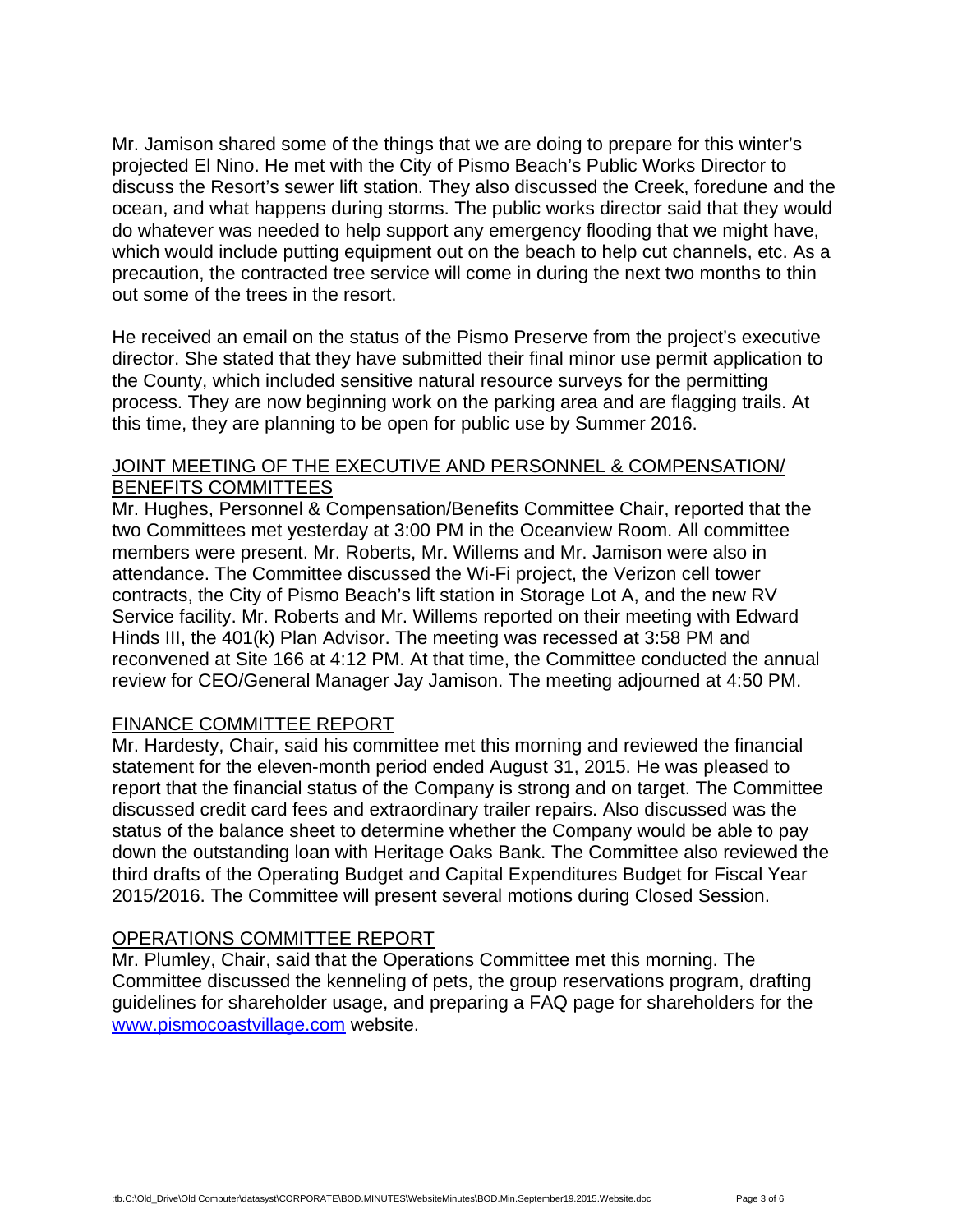# AUDIT COMMITTEE REPORT

The Audit Committee met yesterday at 4:00 PM in the Oceanview Room. Mr. Hardesty, CFO/V.P. – Finance, had been invited to attend the meeting. The Committee asked Mr. Hardesty if he had any concerns he wished to share with the Audit Committee, and they also discussed some over-budget items. The Committee reviewed the financial statement. Mr. Jamison informed the Committee that the team from Brown Armstrong CPA would be in the resort to perform the year-end audit starting October 19, 2015. Mr. Enns reported that some of the members of the Audit Committee would be in the resort to meet with the auditors.

## NOMINATING COMMITTEE REPORT

Mr. Hearne, Chair, said the Committee met yesterday. At the meeting, the Committee interviewed a prospective candidate for Board membership. In addition, the Committee will meet after today's Board meeting to conduct an interview with another candidate. Two interviews have been scheduled for November for prospective candidates.

#### ENVIRONMENTAL, HEALTH & SAFETY ADVISORY COMMITTEE REPORT

Mr. Buchaklian, Chair, reported that the Committee met yesterday. Charles Amian, Operations Manager, gave the Committee an update on accidents and injuries to guests and employees. Mr. Buchaklian noted that two employees at the RV Shop were injured due to lifting, and the Committee recommended that a safety review class be held on this topic. The Committee discussed solar energy. With the frequent changes and new innovations in the solar energy field, the Committee will wait to present any recommendations to the Board. The Committee toured the RV Shop and updated their List of Advisories.

#### SHAREHOLDERS' COMMENTS

A shareholder commented that the Board is doing a great job. He asked about the status of the pedestrian bridge across Pismo Creek. Mr. Jamison reported that, unfortunately, the representatives from the Department of State Parks and Recreation have been extremely busy with trying to keep the Oceano Dunes open. The people that need to help us move this project forward are not able to devote time to our effort at this time. Discussion ensued regarding the general public using our property to access the beach. The shareholder said that he had sent an email to the Board in January regarding shareholders not being able to use more than one site during the summer time. To date, he has had no response to his email.

A shareholder said that the Board is doing a great job, and staff is wonderful. The resort looks beautiful, and he appreciates that the Company is staying on top of water conservation efforts. He asked about the pedestrian gates being left open until 11 PM. He has observed lots of people that are not guests entering the resort through the gates to use our shower facilities, etc. Mr. Jamison said that the general public is allowed to come through the resort on their way to the beach; however, they are not allowed to use the resort's facilities, such as showers or the pool. He requested that if anyone sees this happening, they contact our Security staff so they can act on it. Discussion ensued regarding leaving the gates unlocked.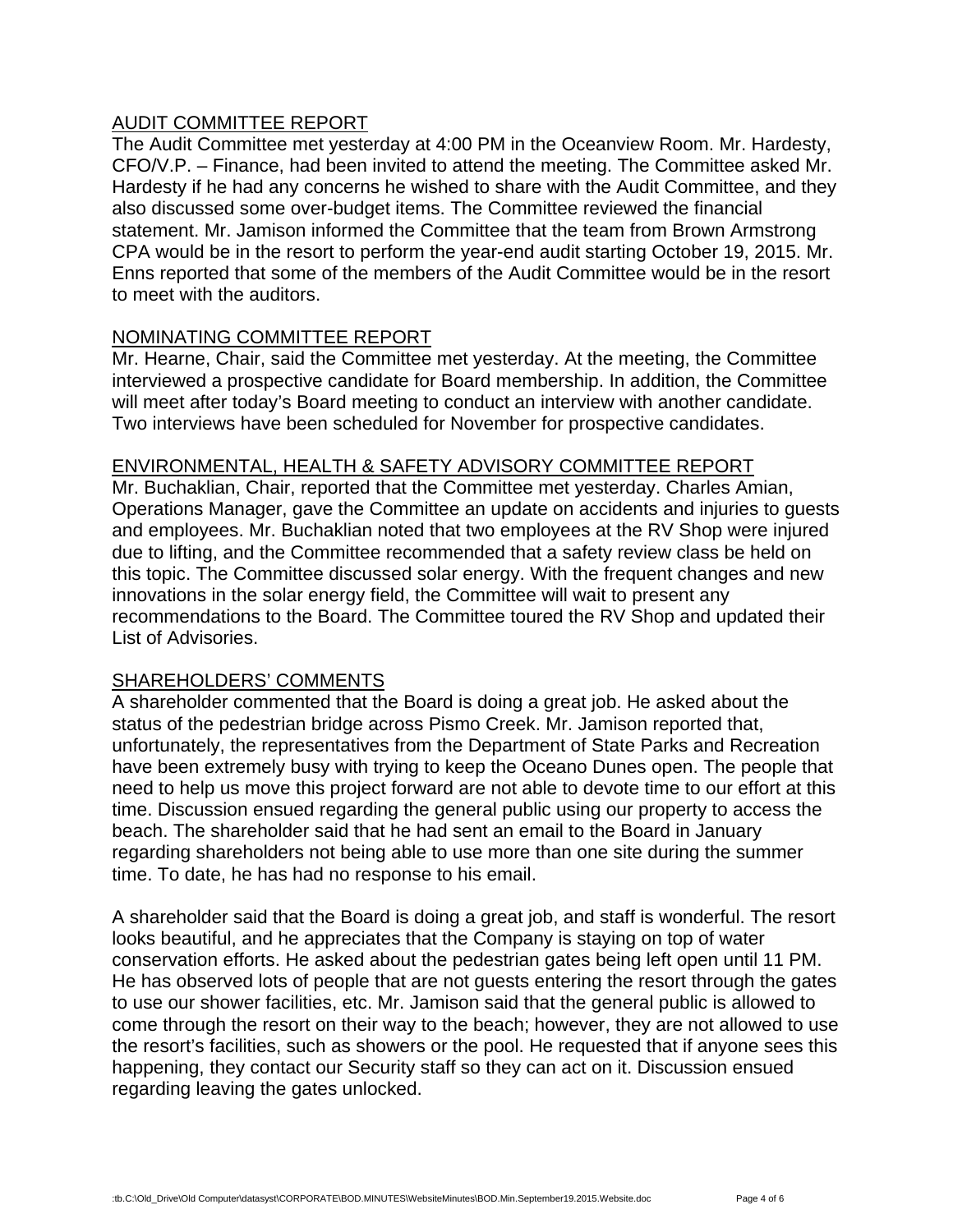A shareholder asked about dog kenneling. Mr. Plumley reviewed some of the discussion on this subject from this morning's Operations Committee Meeting. The Committee had discussed whether kenneling would be feasible for the resort, including who would manage this operation, where this could be set up, insurance, and other factors. After discussion, it was the opinion of the Committee that offering this service at the Resort would not be cost effective at this time.

A shareholder brought up the subject of the entry code for the pedestrian gates. He suggested reinstating having the gate locked to force guests to use the gate code to enter, which might reduce the number of non-guests that are coming into the resort. Discussion ensued regarding the locking mechanism and finding one that will handle the volume of use that occurs.

A shareholder asked if the EH&SA Committee had ever looked at the impact of children riding bicycles, skateboards and scooters in the Resort during summer months. She commented that the quality of guests' enjoyment of the resort is reduced due to the fact that the kids run you off the road and create safety issues for guests and pets. She suggested limiting the hours of usage for bicycles, scooters and skateboards.

Mr. Nunlist recessed the meeting at 10:49 AM, asking the shareholders to leave the meeting room. He reconvened the meeting in Closed Session at 11:03 AM.

There being no further business, the meeting was adjourned at 11:47.m.

The above minutes of the September 19, 2015, Board of Directors' Meeting are correct and accepted as presented.

# George Pappi, Jr.

George Pappi, Jr., V. P. – Secretary